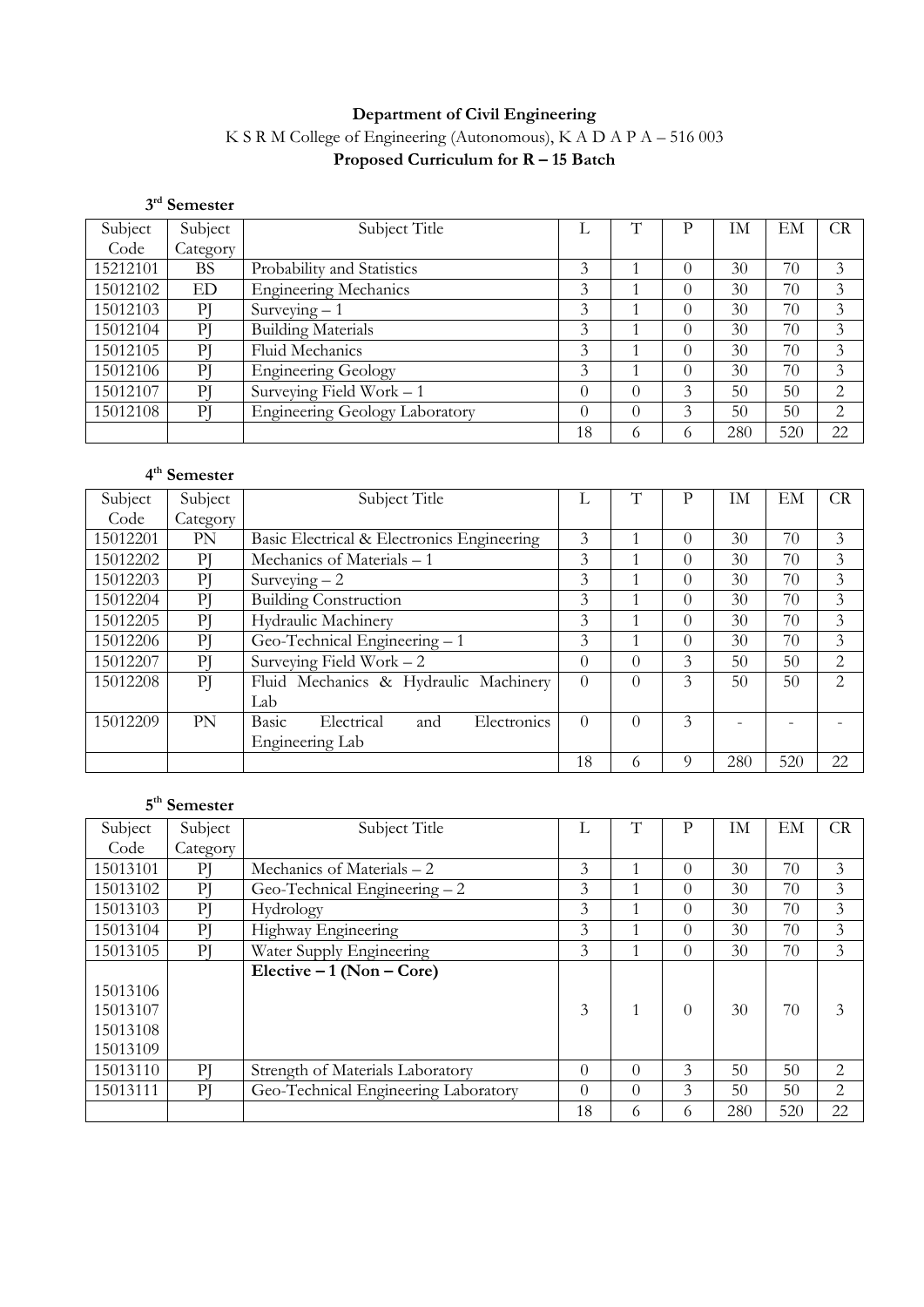# **6th Semester**

| Subject  | Subject   | Subject Title                             |          | T        | P        | <b>IM</b> | EM  | <b>CR</b>      |
|----------|-----------|-------------------------------------------|----------|----------|----------|-----------|-----|----------------|
| Code     | Category  |                                           |          |          |          |           |     |                |
| 15253201 | <b>HS</b> | Managerial Economics & Financial Analysis | 3        |          | $\Omega$ | 30        | 70  | 3              |
| 15013202 | PI        | Structural Analysis - 1                   | 3        |          | $\Omega$ | 30        | 70  | 3              |
| 15013203 | PI        | Design & Drawing of Reinforced Concrete   | 3        |          | $\theta$ | 30        | 70  | 3              |
|          |           | $Structures - 1$                          |          |          |          |           |     |                |
| 15013204 | PI        | Water Resources Engineering - 1           | 3        |          | $\Omega$ | 30        | 70  | 3              |
| 15013205 | PI        | Sanitary Engineering                      | 3        |          | $\Omega$ | 30        | 70  | 3              |
|          |           | Elective $-2$ (Core)                      |          |          |          |           |     |                |
| 15013206 |           |                                           |          |          |          |           |     |                |
| 15013207 | PI        |                                           | 3        |          | $\Omega$ | 30        | 70  | 3              |
| 15013208 |           |                                           |          |          |          |           |     |                |
| 15013209 |           |                                           |          |          |          |           |     |                |
| 15013210 | PI        | Environmental Engineering Laboratory      | $\Omega$ | $\Omega$ | 3        | 50        | 50  | $\overline{2}$ |
| 15013211 | PI        | Computer Aided Building Drawing Lab       | $\Omega$ | $\Omega$ | 3        | 50        | 50  | 2              |
|          |           |                                           | 18       | 6        | 6        | 280       | 520 | 22             |

# **7th Semester**

| Subject  | Subject  | Subject Title                           | L        | T        | P        | ĪМ  | EM  | <b>CR</b>      |
|----------|----------|-----------------------------------------|----------|----------|----------|-----|-----|----------------|
| Code     | Category |                                         |          |          |          |     |     |                |
| 15014101 | $\rm P$  | Structural Analysis - 2                 | 3        |          | $\Omega$ | 30  | 70  | 3              |
| 15014102 | PI       | Design & Drawing of Reinforced Concrete | 3        |          | $\Omega$ | 30  | 70  | 3              |
|          |          | $Structures - 2$                        |          |          |          |     |     |                |
| 15014103 | $\rm P$  | Design & Drawing of Steel Structures    | 3        |          | $\Omega$ | 30  | 70  | 3              |
| 15014104 | P        | Concrete Technology                     | 3        |          | $\Omega$ | 30  | 70  | 3              |
| 15014105 | P        | Water Resources Engineering $-2$        | 3        |          | $\Omega$ | 30  | 70  | 3              |
|          |          | Elective $-3$ (Core)                    |          |          |          |     |     |                |
| 15014106 |          |                                         |          |          |          |     |     |                |
| 15014107 | PI       |                                         | 3        |          | $\Omega$ | 30  | 70  | 3              |
| 15014108 |          |                                         |          |          |          |     |     |                |
| 15014109 |          |                                         |          |          |          |     |     |                |
| 15014110 | P        | Concrete & Highway Materials Laboratory | $\Omega$ | $\Omega$ | 3        | 50  | 50  | 2              |
| 15014111 | P        | CADD Lab                                | $\Omega$ | $\Omega$ | 3        | 50  | 50  | $\overline{2}$ |
|          |          |                                         | 18       | 6        | 6        | 280 | 520 | 22             |

# **8th Semester**

| Subject                                      | Subject  | Subject Title                             | Ι,       | Т        | P        | ĪМ  | EM  | CR             |
|----------------------------------------------|----------|-------------------------------------------|----------|----------|----------|-----|-----|----------------|
| Code                                         | Category |                                           |          |          |          |     |     |                |
| 15014201                                     | $\rm P$  | Traffic Engineering                       | 3        |          | $\Omega$ | 30  | 70  | $\mathfrak{Z}$ |
| 15014202                                     | PI       | Design & Drawing of Irrigation Structures | 3        |          | $\theta$ | 30  | 70  | 3              |
| 15014203                                     | P        | <b>Estimation and Costing</b>             | 3        |          | $\theta$ | 30  | 70  | $\mathfrak{Z}$ |
| 15014204<br>15014205<br>15014206<br>15014207 | PI       | Elective $-4$ (Core)                      | 3        |          | $\Omega$ | 30  | 70  | 3              |
| 15014208                                     | P        | Seminar                                   | $\Omega$ | $\Omega$ | $\Omega$ | 50  | 50  | 3              |
| 15014209                                     | P        | Project Work                              | $\Omega$ | $\Omega$ | $\Omega$ | 50  | 50  | 10             |
|                                              |          |                                           | 12       | 4        | $\Omega$ | 220 | 380 | 25             |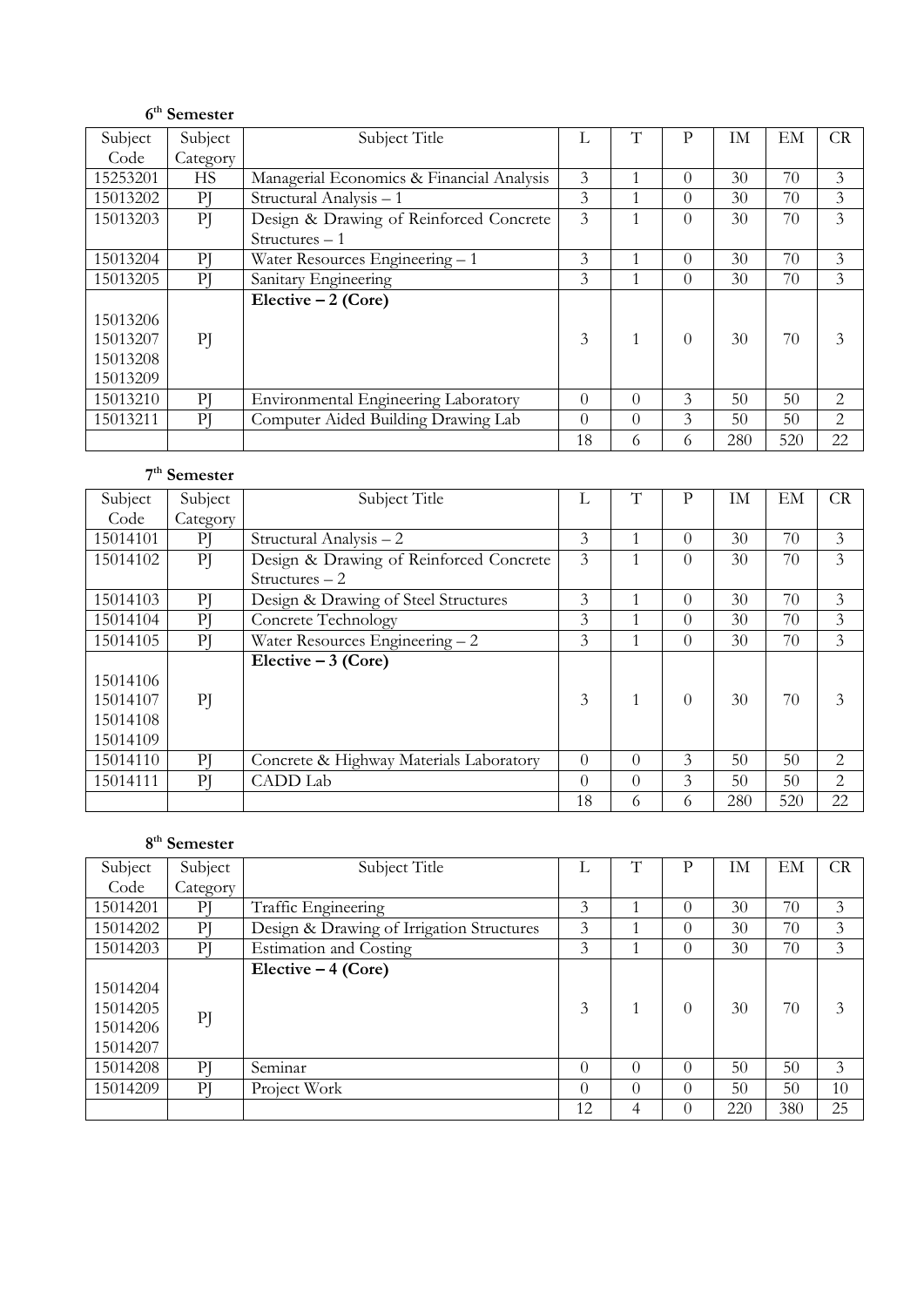| Subject    | Subject            | Title<br>subiect             | $\sqrt{ }$ | TX.<br>IМ | <b>TIM</b><br>EМ | $\sim$ T<br>$\sim$ |
|------------|--------------------|------------------------------|------------|-----------|------------------|--------------------|
| $\cup$ ode | $\sim$<br>_ategory |                              |            |           |                  |                    |
| 15012102   | ED                 | <b>Engineering Mechanics</b> |            | 30        | 70               |                    |

#### **Unit – 1 Basic Concepts and Coplanar Force Systems**

Concept of Force, particle and ridgid body, - Basic laws of Mechancis – Newton's laws – Dimensions and units – Numerical accuracy – Operations with forces : Addition and resolution moment about a point, couple, replacing force-couple system by a single force – resultant of coplanar force systems : resultant of concurrent system, parallel system, non-concurrent nonparallel system – Concept of equilibrium – Applications of concurrent, parallel, non-concurrent non-parallel systems.

# **Unit – 2 Beams and Friction**

**Beams:** Types of supports : Simple, roller, fixed, inclined roller – Types of beams : Simple, cantilever, propped, fixed, continuous beams – Types of Loads : Point, UDL, UVL – Free body diagrams – Support reactions for determinate beams with concentrated and distributed forces. **Friction:** Types of friction – Laws of friction – Limiting friction – Cone of limiting friction – Static and Dynamic frictions – Ladder friction.

# **Unit – 3 Analysis of Plane Trusses**

Trusses – Uses – parts of Truss – Geometry : Partt, Warren, North Light, Howe, Fink – Stability – Cantilever and Simply Supported trusses – Analysis of Trusses using Method of Joints and Method of Sections.

# **Unit – 4 Properties of Plane Areas**

Centroids of simple areas – Centroids of Composite areas – Second and Product moment of areas – Parallel axis and Perpendicular axis theorems – Moments of Inertia of Composite Figures.

#### **Unit – 5 Kinematics and Kinetics of Particle**

**Kinematics of Particle:** Rectilinear and Curvilinear motion – Projectile Motion

**Kinetics of Particle:** Central force motion – Equations of Plane motion – Work Energy Principle, application to Particle motion.

# **Text Books:**

- 1. Engineering Mechancis by Dr. R. K. Bansal, Laxmi Publications.
- 2. Engineering Mechancis by Shames & rao, Pearson Education.

- 1. Engineering Mechancis by Bhavikatty, New Age Publications.
- 2. Engineering Mechancis by Seshagiri Rao, Universities Press, Hyderabad.
- 3. Engineering Mechanics by B. Bhattacharyya, Oxford University Publications.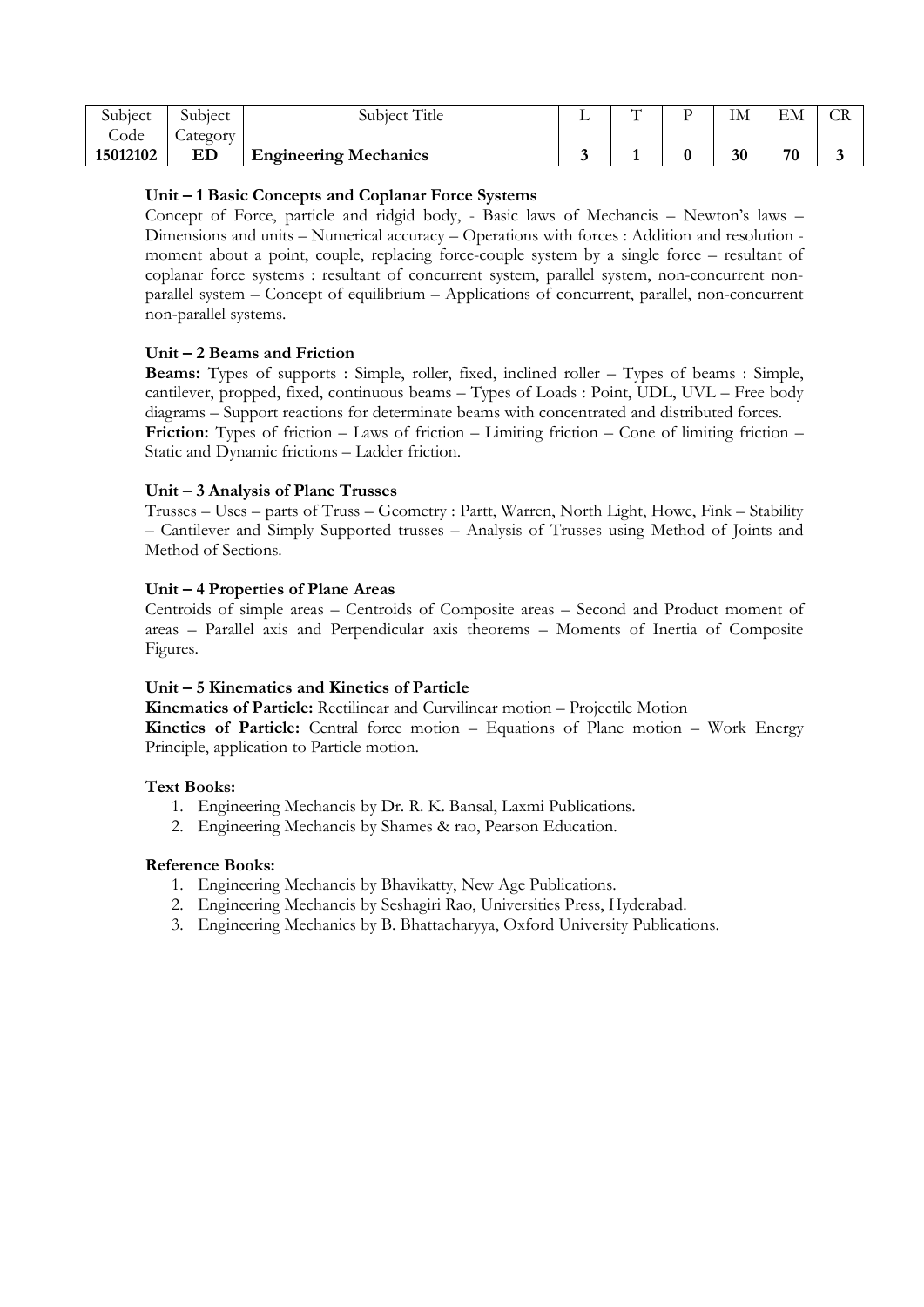| Subject    | $\cap$ 1 $\cdot$<br>Subject | Title<br>$\sim$ 1.<br>Subject | - | $\mathbf{H}$ | TX.<br>IМ | <b>TA</b><br>EМ | $\sim$<br>$\sim$ |
|------------|-----------------------------|-------------------------------|---|--------------|-----------|-----------------|------------------|
| $\cup$ ode | $\sim$<br><i>_ategory</i>   |                               |   |              |           |                 |                  |
| 15012103   | DТ<br>-                     | $Surveving - 1$               |   |              | 30        | 70              |                  |

#### **Unit – 1 Introduction and Chain Surveying**

**Introduction:** Definition, Significance, classification, objectives and basic principles of surveying **Chain Surveying:** Significance and principle, Instruments used for setting out perpendiculars, Ranging of a survey line, Reconnaissance and Location of site, Methods for overcoming the obstacles and Errors in chain surveying.

#### **Unit – 2 Compass Surveying, Areas and Volumes**

**Compass surveying:** Principles, Types of compasses, Bearings, Local Attractions and its rectifications, Magnetic declination, Dip of a needle and sources of errors in compass surveying. **Areas and volumes:** Different methods for calculating areas, Offsets at regular intervals and irregular intervals, Methods for measuring volumes- from Cross sections, from spot levels and from contours, Reservoir capacity.

#### **Unit – 3 Levelling and Contouring**

**Leveling:** Introduction, Basic definitions, Detail of dumpy Level, Automatic level, Tilting Level, Temporary adjustment of Levels, Methods of Leveling, Sensitiveness of bubble tube; Methods of leveling – Differential, Profile & fly Leveling, Effect of curvature and refraction, Plotting longitudinal sections and Cross sections.

**Contouring:** Definition, Topographical Map, Characteristics of Contour, Types and Contour Interval, Methods of Locating Contours, Interpolation of Contours

#### **Unit – 4 Theodolite**

**Theodolite:** Components of Transit Theodolite, Temporary adjustments, Measurement of horizontal and vertical angles, Fundamental lines and their relations, Sources of errors, Methods of traversing, Checks in traversing and Omitted measurements.

#### **Unit – 5 Tacheometry**

**Tacheometry:** Basic Principle, Stadia Tacheometric methods, Anallactic Lens, Tangential Tacheometry and Sources of errors in Tacheometric surveying.

#### **Text Books:**

- 1. Surveying Vol. 1 & 2 by B. C. Punmia
- 2. Surveying and Leveling by R. Subramanian
- 3. Surveying Vol. 1 & 2 by S. K. Duggal

#### **Reference Books:**

1. Surveying Vol. 1 & 2 by Dr. K. R. Arora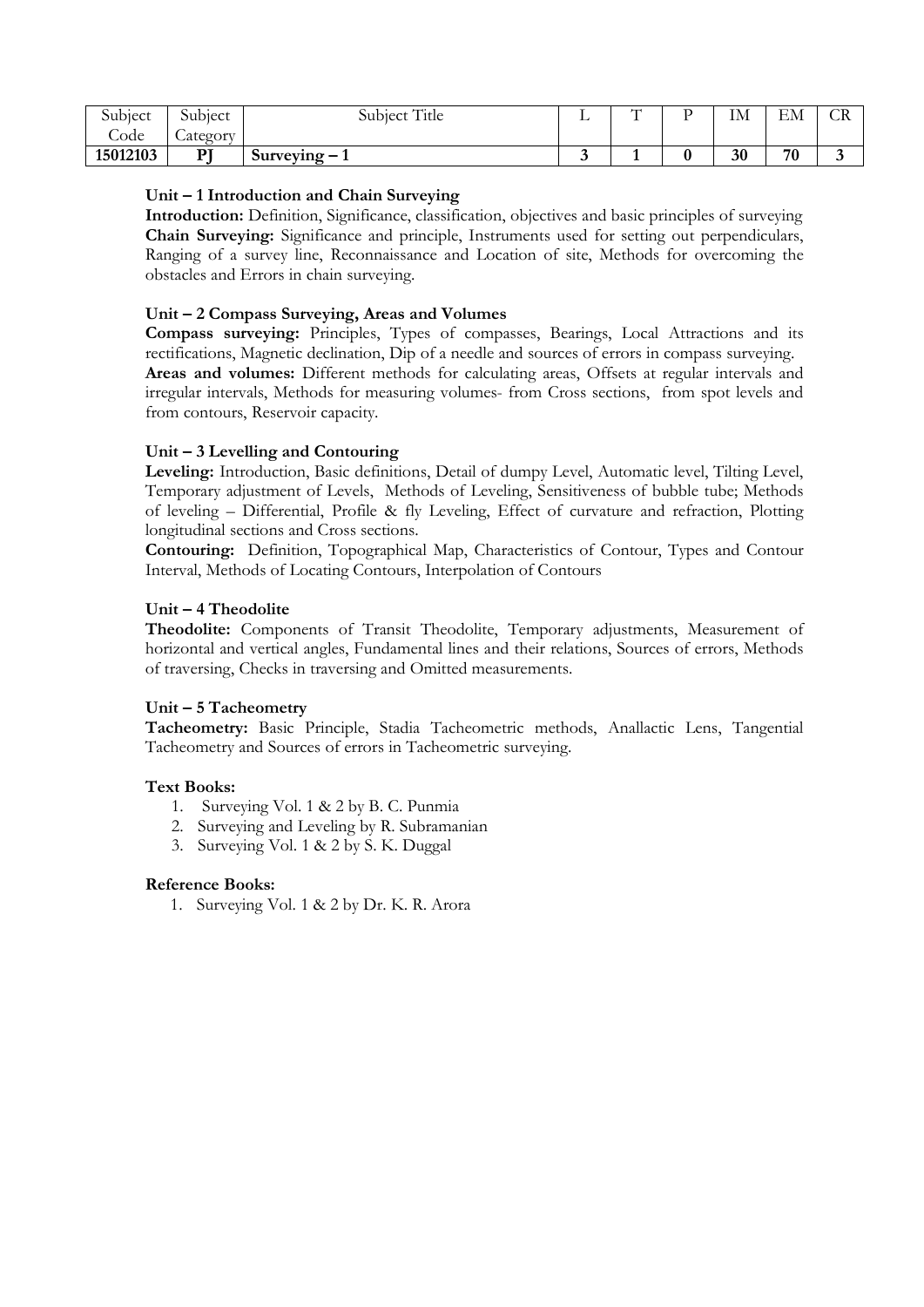| Subject  | Subiect         | Title<br>Subject          | $\sqrt{ }$ | IM | $\Gamma\Lambda$<br>EМ | w |
|----------|-----------------|---------------------------|------------|----|-----------------------|---|
| Jode     | <i>_ategory</i> |                           |            |    |                       |   |
| 15012104 | DI              | <b>Building Materials</b> |            | 30 | 70                    |   |

#### **Unit 1 – Load Bearing Materials**

Conventional Materials: Stones: classification of rocks – quarrying – dressing – properties –uses of stones – tests for stones. Bricks: composition – manufacturing – classification – qualities – uses – test for bricks. Timber: classification of trees – structure of tree – seasoning – wood product – uses.

#### **Unit 2 – Cementitious Materials**

Cement: Introduction – ingredients – manufacture – dry and wet process – types of cement – properties – tests - uses – Mortar: functions – requirements – types – properties – uses – tests on mortar. Concrete: Ingredients – functions –  $w/c$  ratio – grades – admixtures – test on concrete – properties – uses. RCC: Characteristics – elements - advantages – disadvantages – lime – flyash – pozzolona – GGBS.

#### **Unit 3 – Special Construction Materials**

Steel: introduction – types – properties – uses – market forms - Fiber reinforced concrete – types of fibres – steel fibres – SFRC – properties – applications. Lightweight concrete – types. High density concrete, High strength concrete – advantages – applications, High performance concrete – properties – Applications of steel, aluminum, lead, zinc, copper and gun metals.

#### **Unit 4 – Finishings**

Paints: Functions – constituents – characteristics – selection – types of paints – defects. Varnishes: Elements – properties – types. Distempers: composition – properties. Asbestos: Properties – uses – asbestos cements products. Glass: Constituents – composition – classification – properties – market form – uses. Plastic: constituents – classification – properties – uses.

#### **Unit 5 – Recent Construction Materials**

Reactive powder concrete – properties, Geopolymer concrete – advantages, Blended cement concrete – use of mineral admixtures – properties, Self health monitoring concrete, Bacterial concrete, Self compacting concrete – properties – advantages, Ready mixed concrete – advantages – stone as a flooring material – ceramic tiles – vitrified tiles – wooden tiles – flooring tiles – miscellaneous materials.

#### **Text Books:**

- 1. Building Materials by P.C. Varghese
- 2. Building Materials by S. K. Duggal
- 3. Building Materials by S.C. Rangwala

#### **Reference Books:**

1. Building Materials by Sushil Kumar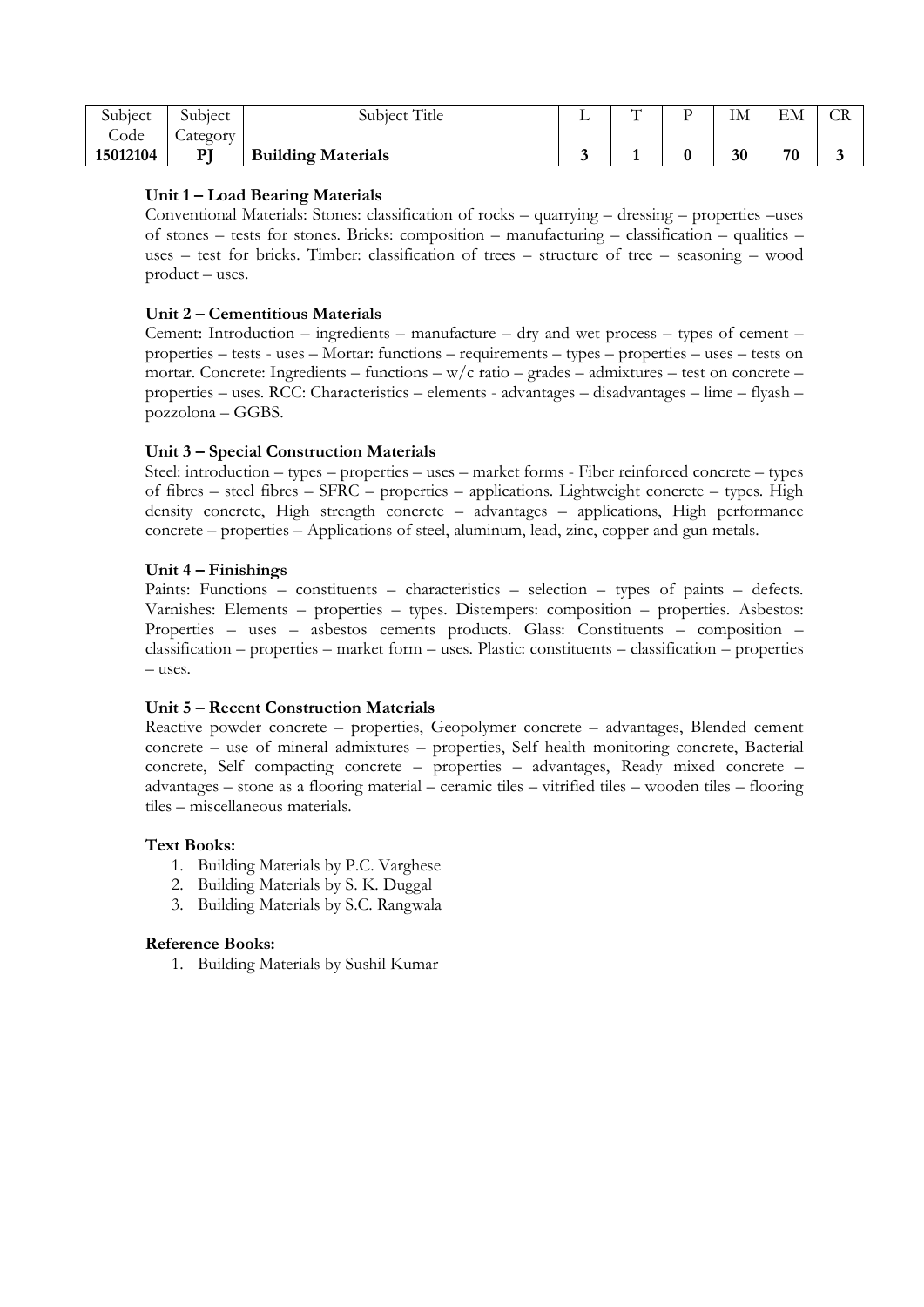| Subject  | Subject            | Title<br>Subiect       | $\sqrt{ }$ | $\overline{\phantom{a}}$ | TX.<br>ıм | ЕN<br>ЕM | $\sim$ T<br>$\sim$ |
|----------|--------------------|------------------------|------------|--------------------------|-----------|----------|--------------------|
| Code     | $\sim$<br>_ategory |                        |            |                          |           |          |                    |
| 15012105 | DТ                 | <b>Fluid Mechanics</b> |            |                          | 30        | 70       | $\sim$             |

#### **Unit – 1 Fluid Properties and Statics**

Dimensions and units – Definition of a fluid – Fluid as continuum - Physical properties of fluids specific gravity, viscosity, surface tension, vapor pressure and their influences on fluid motion, related problems, pressure at a point, Pascal's law, Hydrostatic law – atmospheric, gauge and vacuum pressure – measurement of pressure, Pressure gauges, Manometers : Differential and Micro meters related problems. Hydrostatic forces on submerged plane, Horizontal, Vertical, inclined and curved surfaces – Center of pressure, Derivations and problems - Buoyant force and centre of buoyancy.

# **Unit – 2 Fluid Kinematics and Dynamics**

**Fluid Kinematics:** Description of Fluid flow, Stream line, path line and streak lines and stream tube, Classification of flows: Steady, unsteady, uniform, non-uniform, laminar, turbulent rotational and irrotational flows – Equation of continuity for one, two, three dimensional flows – stream and velocity potential functions, flow net analysis.

**Fluid Dynamic**s: Surface and body forces – Euler's and Bernoulli's equations for flow along a stream line, Applications of Bernoulli's Equations, Flow measuring devices - Momentum equation and its application – forces on pipe bend.

# **Unit – 3 Reynold's Experiment and Closed Conduit Flow**

**Reynold's Experiment** – Characteristics of Laminar & Turbulent flows, Flow between parallel plates, Flow through long tubes, flow through inclined tubes.

**Closed Conduit Flow:** Laws of Fluid friction – Darcy's equation, Minor losses – pipes in series – pipes in parallel – Total energy line and hydraulic gradient line, Pipe network problems, variation of friction factor with Reynold's number – Moody's Chart.

#### **Unit – 4 Boundary Layers**

Concept, Prandtl contribution, Characteristics of boundary layer along a thin flat plate, Von Karmen momentum integral equation, laminar and turbulent boundary layers, no deviation BL in transition, separation of BL, Control of BL, flow around submerged objects – Drag and Lift – Magnus effect.

#### **Unit – 5 Dimensional Analysis and Similitude**

Dimensional Analysis: Physical properties, base and derived – Units – Dimensions – Principle of dimensional homogeneity –Methods of dimensional analysis: Rayleigh's method, Buckingham Pi theorem; Similitude – Laws of similitude: Geometric, kinematic and dynamic similarities – Dimensionless numbers – Model and prototype relations – Distorted models

#### **Text Books:**

- 1. Fluid Mechanics by Modi and Seth, Standard Book House
- 2. Introduction to Fluid Machines by S.K. Som & G. Biswas, Tata McGaw Hill Pvt. Ltd.

- 1. Fluid Mechanics by Merie C. Potter and David C. Wiggert, Cengage learning.
- 2. Introduction to Fluid Machines by Edward J. Shaughnessy, Jr, Ira M. Katz and James P. Schaffer, Oxford University Press, New Delhi.
- 3. Fluid Mechanics by A.K. Mohanty, Prentice hall of India Pvt. Ltd., New Delhi.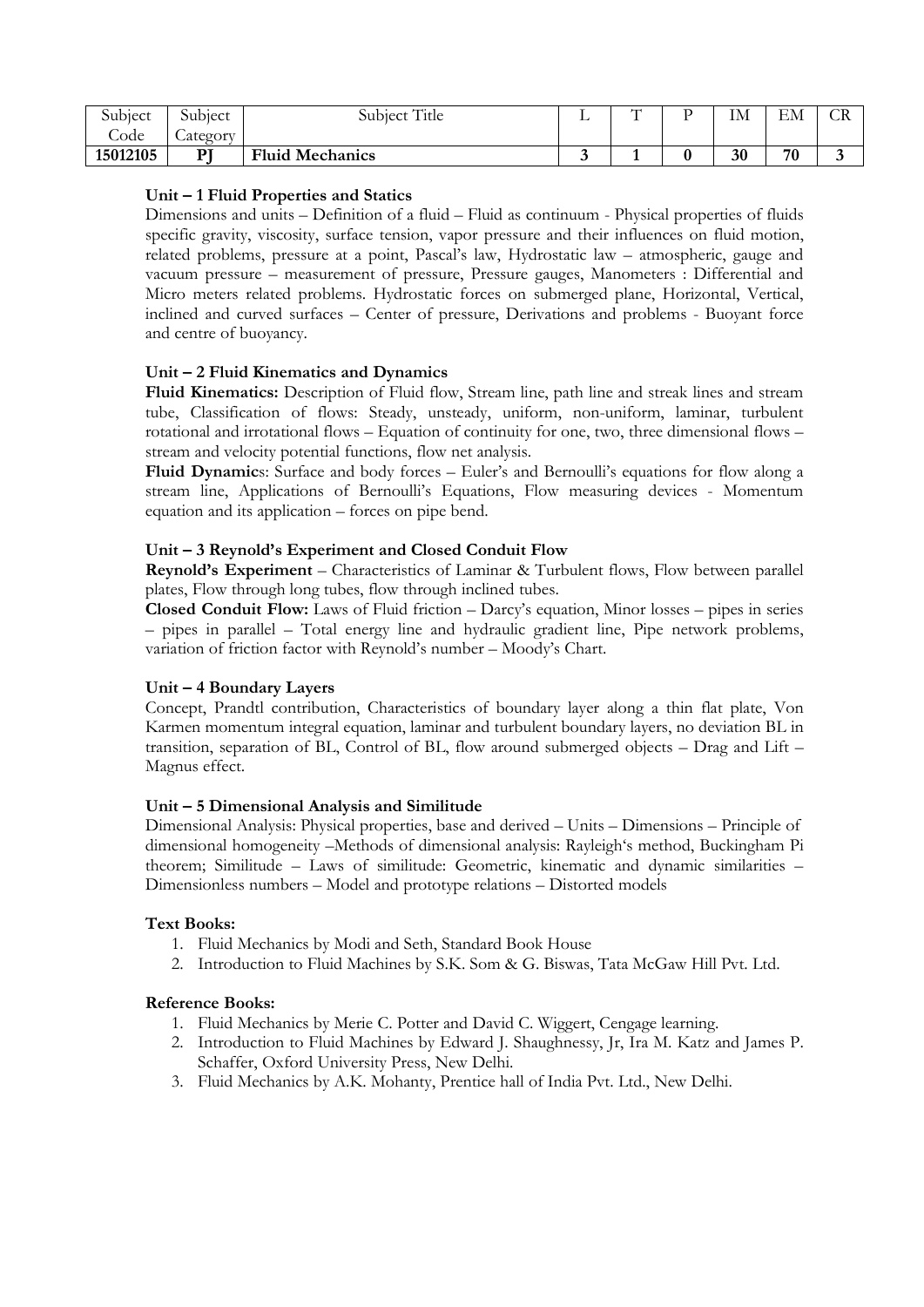| Subject    | Subject            | <b>HT'</b> .1<br>-Title<br>Subject | $\overline{ }$ | TX.<br>ıм | <b>134</b><br>ЕM | $\sim$ T<br>w |
|------------|--------------------|------------------------------------|----------------|-----------|------------------|---------------|
| $\cup$ ode | $\sim$<br>_ategory |                                    |                |           |                  |               |
| 15012106   | DI                 | <b>Engineering Geology</b><br>э.   |                | 30        | 70               |               |

#### **Unit – 1 Introduction and Weathering of Rocks**

**Introduction:** Importance of geology from Civil Engineering point of view. Brief case studies of failure of some Civil Engineering constructions due to geological draw backs. Importance of Physical geology, Petrology and Structural geology

**Weathering of Rocks:** Its effect over the properties of rocks, importance of weathering with reference to dams, reservoirs and tunnels weathering of common rock like ―Granite.

# **Unit – 2 Mineralogy**

Definition of mineral, Importance of study of minerals, Different methodsof study of minerals Physical properties of minerals in the identification of minerals - Study of physical properties of following common rock forming minerals: Feldspar, Quartiz, Flint, Jasper, Olivine, Augite, Hornblende, Muscovite, Biotite, Asbestos, Chlorite, Kyanite, Garnet, Talc, Calcite. Study of other common economicsminerals such as Pyrite, Hematite, Magnetite, Chrorite, Galena, Pyrolusite, Graphite, Magnesite, and Bauxite.

# **Unit – 3 Petrology**

Definition of rock: Geological classification of rock, formation of rocks, common structures and textures of Igneous. Sedimentary and Metamorphic rocks. Their distinguishing features, megascopic study of Granite, Dolerite, Basalt, Pegmatite, Laterite, Conglomerate, Sand Stone, Shale, Limestone, Gneiss, Schist, Quartzite, Marble and Slate.

# **Unit – 4 Structural Geology**

Definition, Strike, dip, outcrop, study of common geological structures associating with the rocks such as folds, faults un conformities, and joints– their important types. Their importance in civil engineering works - types of soils, their origin and occurrence in India.

#### **Unit – 5 Engineering Geology**

Geology of dams and reservoirs, tunnels, land slides, rock falls, earth quakes Ground water exploration. Rock as a construction material.

# **Text Books:**

- 1. A Text Book of Geology by Mukharjee P.K
- 2. Engineering Geology by N.Chennkesavulu, Mc-Millan, India Ltd. 2005
- 3. Engineering Geology by D.Venkata Reddy, Vikas Publications, New Delhi.
- 4. A Text Book of Engineering Geology by S.K. Garg.

- 1. Engineerring Geology by Prabin Singh
- 2. Fundamental of Engineering Geology by F.G. Bell, Butterworths Publications, New Delhi, 1992
- 3. Principles of Engineering Geology & Geotechnics by Krynine & Judd, CBS Publishers & Distribution,
- 4. Foundations of Engineering Geology by Tony Waltham, Special Indian Edition, CRC Press New Delhi.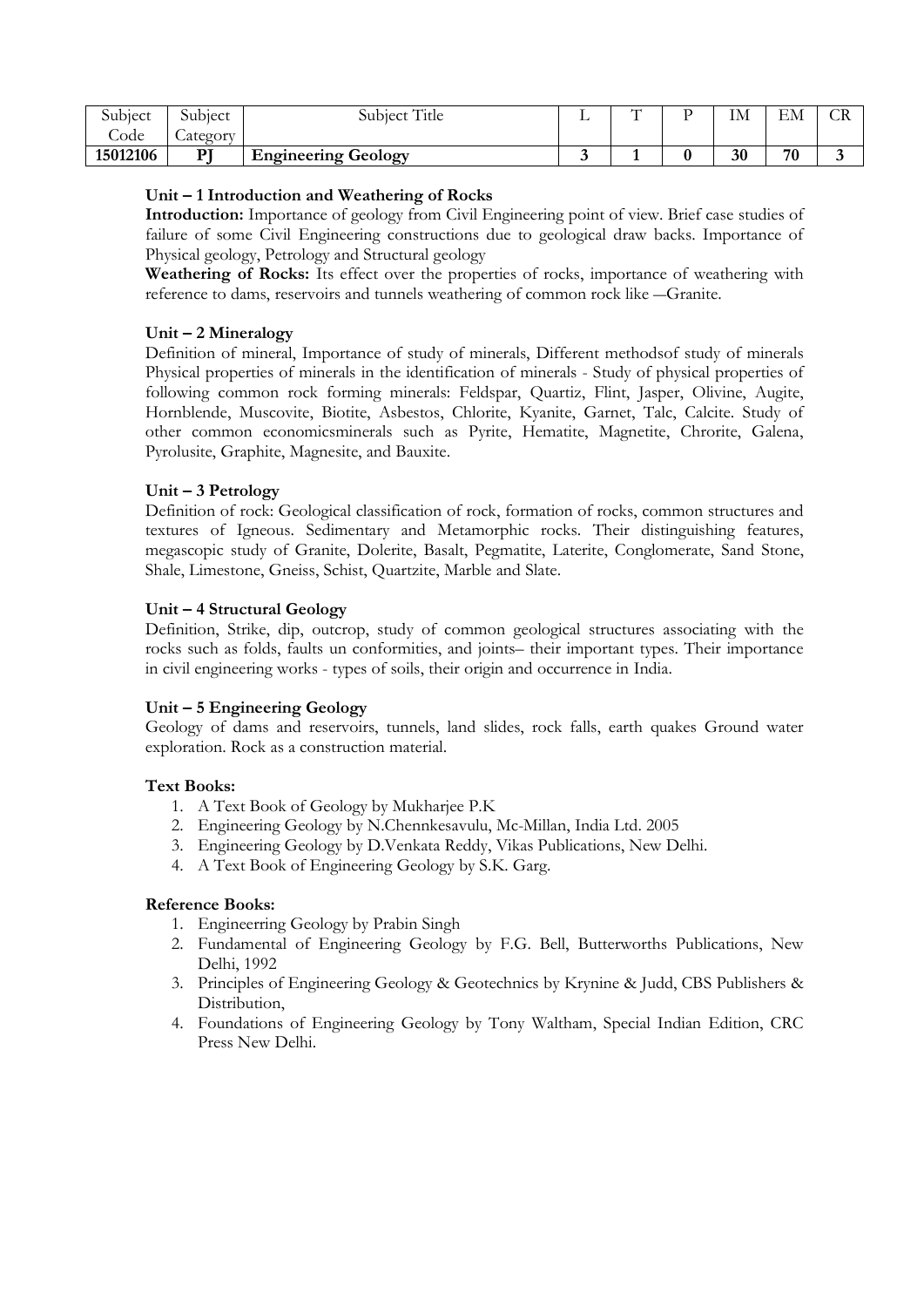| Subject  | Subject       | <b>HT'</b> .1<br>Subject Title | $\mathbf{H}$ | TX.<br>ıм | <b>134</b><br>ЕM | w |
|----------|---------------|--------------------------------|--------------|-----------|------------------|---|
| Jode     | ∽<br>_ategory |                                |              |           |                  |   |
| 15012107 | DТ<br>--      | Surveying Field Work $-1$      |              | 50        | 50               |   |

#### **List of Experiments:**

- 1. To find the area of the given field by Chain & Cross Staff
- 2. Find the distance between two inaccessible points using chaining Obstacles.
- 3. Locate the corners of the building structure with chain surveying.
- 4. Find the distance between two inaccessible points by the use of compass.
- 5. Locate a building by using compass with allowable adjustments.
- 6. Locate points by using Radiation and Intersection methods of Plane Tabling.
- 7. Locate a new Instrument Station point by using two point problems.
- 8. Locate a new instrument station by Bessels's Graphical Method.
- 9. Find the level difference between two points using Height of Instrument and Rise and fall methods.
- 10. To Prepare a Contour Chart.

| Subiect  | Subiect            | Subject Title                         | $\sqrt{ }$ | ΙM | EМ |  |
|----------|--------------------|---------------------------------------|------------|----|----|--|
| Code     | $\sim$<br>_ategory |                                       |            |    |    |  |
| 15012108 | DІ                 | <b>Engineering Geology Laboratory</b> |            | 50 | 50 |  |

- 1. Identification Minerals [ A. Rock Forming Minerals]
- 2. Identification Minerals [ B. Ore Forming Minerals ]
- 3. Identification Minerals [ C. Clay Minerals ]
- 4. Identification Rocks [ A. Igneous Rocks ]
- 5. Identification Rocks [ B. Sedimentary Rocks ]
- 6. Identification Rocks [ C. Metamorphic Rocks ]
- 7. Simple Dip & Strike Problems
- 8. Thickness of Beds Problems
- 9. Interpretation of Geological Maps [Horizontal Beds, Inclined Beds]

10. Interpretation of Geological Maps [Fold, Fault Beds]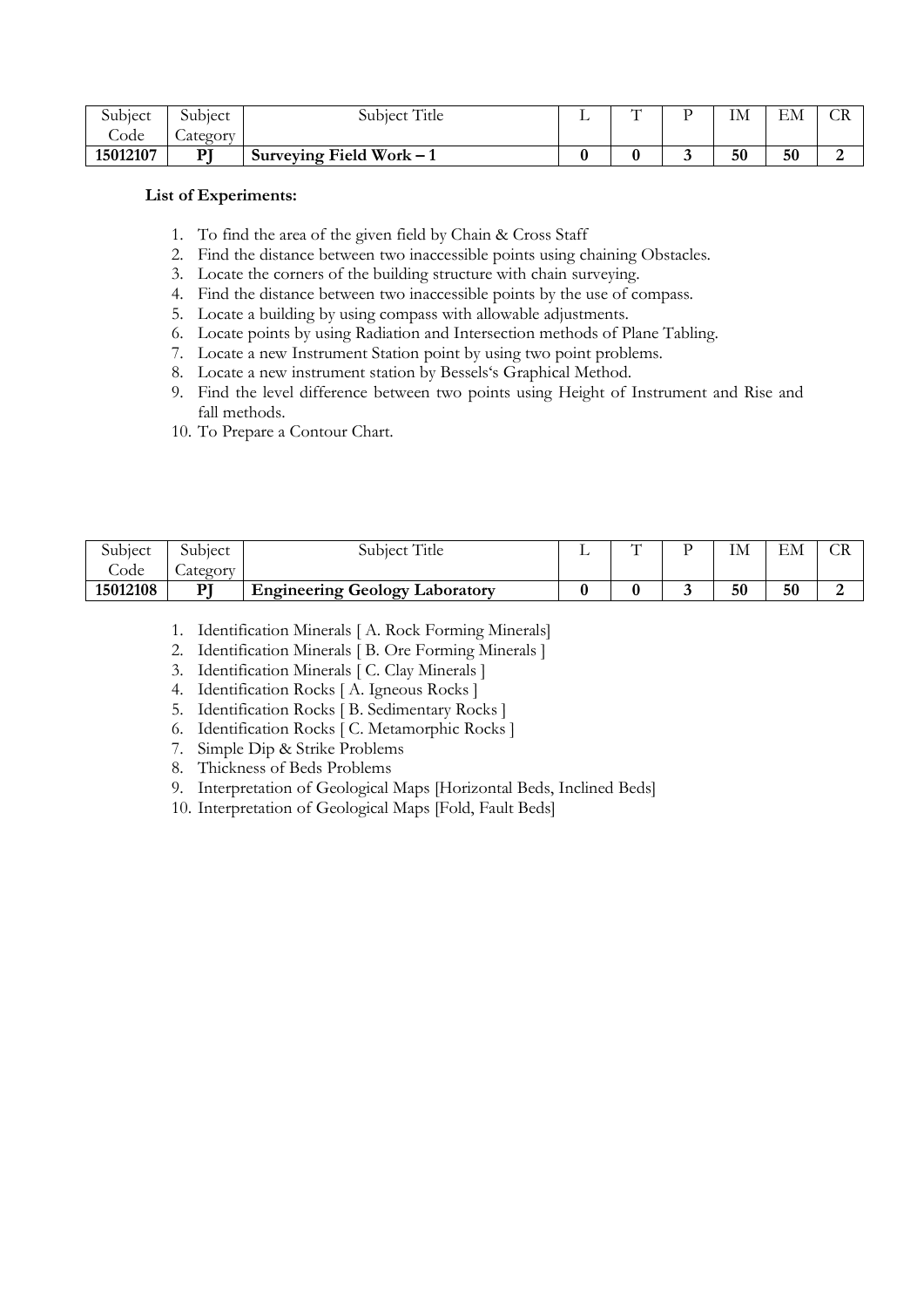| Subject  | Subject  | Subject Title            | ∸ | $\sqrt{ }$ | тъ<br>⊥⊥∀⊥ | ЕN<br>ЕM | ◡▴◟ |
|----------|----------|--------------------------|---|------------|------------|----------|-----|
| Code     | _ategory |                          |   |            |            |          |     |
| 15012202 | וס       | Mechanics of Materials – |   |            | 30         | 70       | ◡   |

#### **Unit – 1 Basics of Deformable Bodies**

Deformable solids – Concept of stress – Types of stress: tension, compression, shear, bearing stresses – Concept of strain – Types of strain: linear, shear strains – Poisson effect and lateral strain – Volumetric strain – Elastic constants – Deformation of simple and compound bars – Thermal stresses – Gradual, sudden and impact loadings – Endurance and fatigue limits – Strain energy due to normal and shear stresses – Stress-strain relationships for different materials – Yield, ultimate and working stresses – Factor of safety – Hook's law in 1, 2, and 3 dimensions – Stress concentrations and Saint-Venent's principle

# **Unit – 2 Shear force and Bending Moment Diagrams**

Action of beam – Internal forces at a section: axial force, shear force and bending moment – Relations among rate of loading, shear force and bending moment at a section – Shear force and bending moment diagrams for cantilever, simple and overhanging beams with point and distributed forces – Maximum bending moment – Points of contra flexure

# **Unit – 3 Bending Theory of Beams**

Theory of simple bending – Assumptions – Location of neutral axis – Flexural stress and shear stress distribution across beam sections – Design of beams for strength – Stresses in composite beams: equivalent section and modular ratio – Shear flow in thin and hollow sections

# **Unit – 4 Deflections of Beams**

Deformation under transverse loading – Equation of elastic curve– Macaulay's method – Area-Moment theorems – Conjugate beam method – Computation of slopes and deflections in cantilever and simple beams – Application to leaf springs – Application to propped cantilever

# **Unit – 5 Torsion and Helical Springs**

Circular shafts – Deformation and stresses – Statically indeterminate shafts – Design of transmission shafts – Thin-walled hollow shafts – Torsion of noncircular shafts Helical Springs – Close and open coiled springs – Deformation and stresses due to axial force and twisting moment – Springs in series and parallel – Design of springs

#### **Text Books:**

1. Mechanics of Materials – BC Punmia, AK Jain and AK Jain

- 1. Strength of Materials: Mechanics of Solids RK Rajput
- 2. Mechanics of Materials Beer, Johnston and DeWolf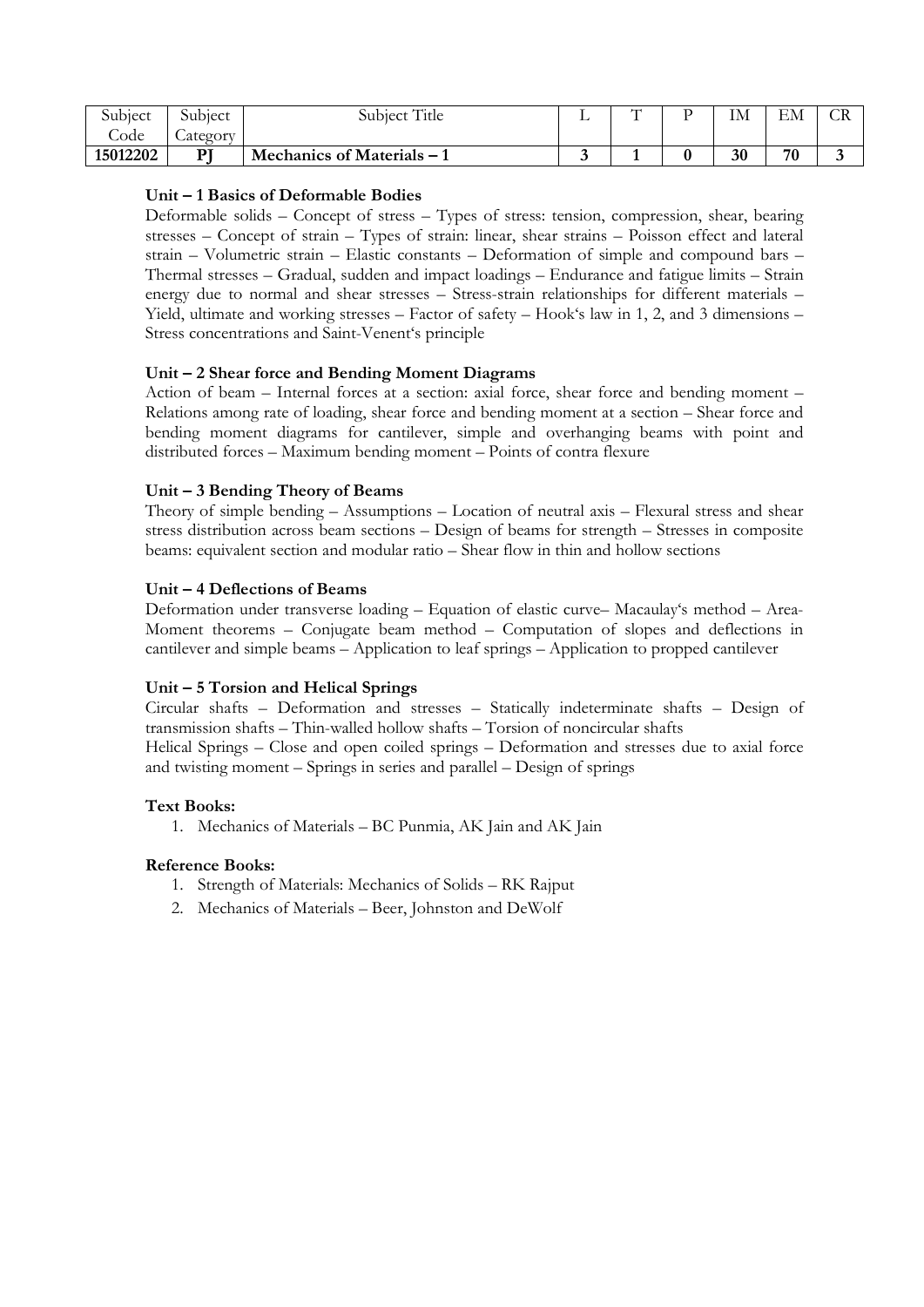| Subject  | $\cap$ 1 $\cdot$<br>Subject | $FT^*$ . 1<br>$\cap$ 1 $\cdot$<br>' Title<br>Subject | - 11 | $\sqrt{ }$ | <b>TA</b><br>ПM | $\blacksquare$<br>⊢.<br>ЕM | $\cap$<br>$\sim$ |
|----------|-----------------------------|------------------------------------------------------|------|------------|-----------------|----------------------------|------------------|
| Code     | $\sim$<br><i>_ategory</i>   |                                                      |      |            |                 |                            |                  |
| 15012203 | DТ                          | $\sqrt{2}$<br>$Surveving - 2$                        |      |            | 30              | 70                         | ۰.               |

#### **Unit – 1 Trigonometric Leveling and Geodetic Surveying**

**Trigonometric Leveling:** Basic principles, Calculation of heights and distances (same vertical plane and Not in a same vertical plane), Refraction and curvature.

**Geodetic Surveying:** Basic concepts of Triangulation, size and shape of triangles, Strength of figure, Triangulation field works, Baseline measurement, Trilateration and precise leveling.

#### **Unit – 2 Curves**

Concept, Significance, types and principles of Horizontal curves, Setting out- Circular curve, Compound curve , Reverse curve, Transition curve, Elements of lemniscate curve, Vertical curve- Types, setting out vertical curves, sight distance, chord gradient, method of length of vertical curve.

# **Unit – 3 Hydrographic Surveying and Introduction to GPS**

**Hydrographic Surveying:** Concept and its importance, Mean sea level, Tides, Shoreline survey, Soundings- Equipment and field work, Types of locating soundings, Reduction and plotting. **Introduction to GPS;** Concept, significance, Advantages, GPS signal structure, Types of GPS Receivers, current limitations and applications, and determination of GPS satellite coordinates

#### **Unit – 4 Aerial Surveying**

Terrestrial Photogrammetric surveying, Aerial photogrammetric Surveying- Terminology, Equipment, types and procedure, scale of vertical photograph, Ground coordinates from a vertical photograph, Relief displacement on a vertical photograph, Flying height of vertical photograph, Stereoscopic vision, Photo interception, Overlaps, Parallax and plotting

#### **Unit – 5 Introduction to the Total Station**

Concept and significance, Components, Setting up, Measurement with total station- Angle and Distance Measurement, Coordinate Measurement, Remote Elevation Measurement (REM), Missing Line Measurement (MLM), Offset Measurement, Setting Out/Construction layout, Resection Measurement, Traverse Style Measurement, Area Calculation. Sources of errors in total station work.

#### **Text Books:**

- 1. Surveying Vol 2 & 3 by B. C. Punmia
- 2. Higher Surveying by Dr. A. M. Chandra
- 3. Surveying and Leveling by R. Subramanian
- 4. Essentials of Aerial surveying and Photo Interpretation by Tal Bert Abram

- 1. Advanced Surveying by N.Madhu, R.Santhikumar and Sateesh Kumar
- 2. Global Positioning System: Signals, Measurements and Performance by Pratap Misra and Per Enge: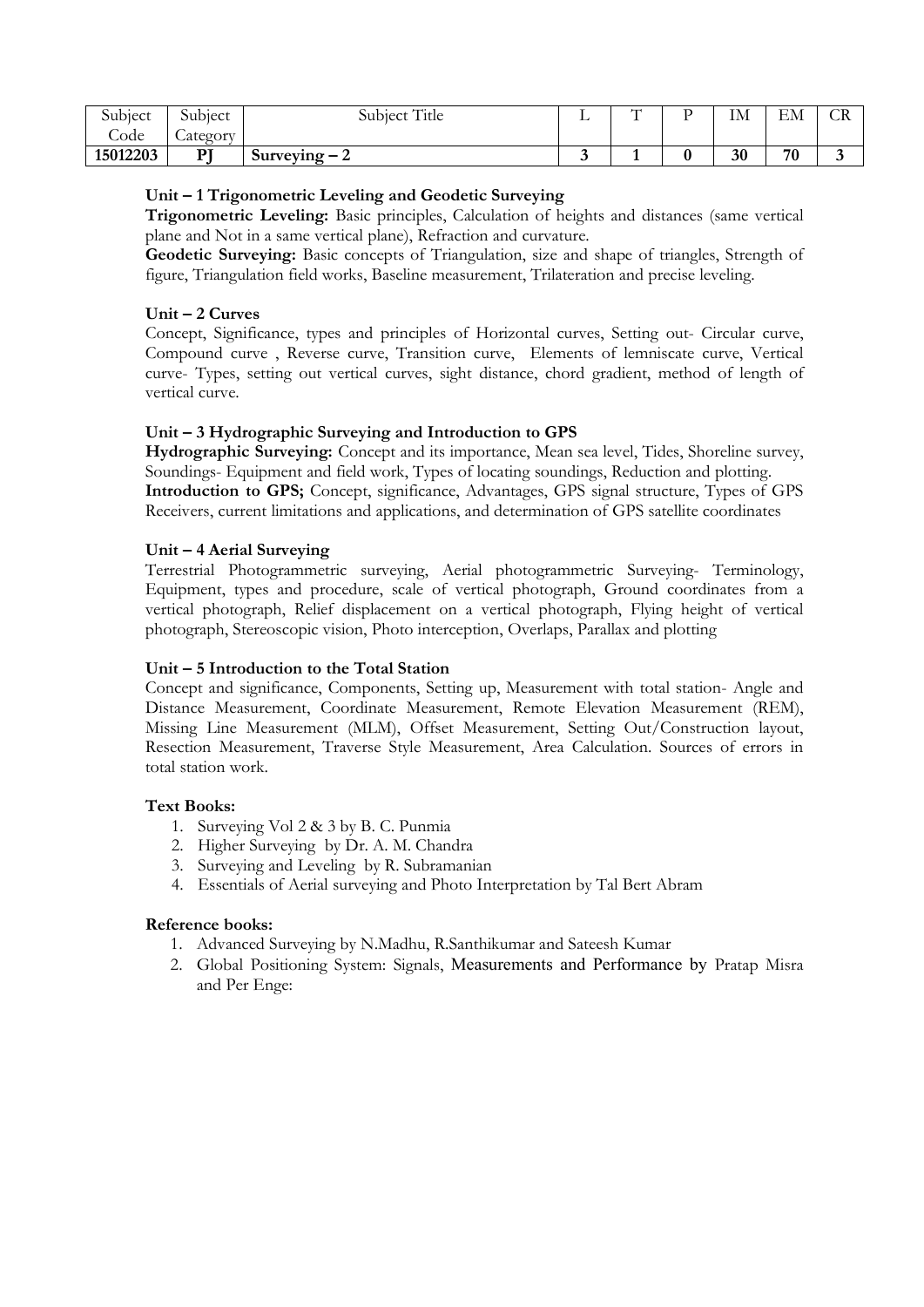| $\cap$ 1 $\cdot$<br>Subject | Subiect       | Subject Title                | -- | , , , | IM | EM | $\sim$ |
|-----------------------------|---------------|------------------------------|----|-------|----|----|--------|
| Code                        | -<br>_ategory |                              |    |       |    |    |        |
| 15012204                    | DI<br>-       | <b>Building Construction</b> |    |       | 30 | 70 |        |

#### **Unit – 1 Building Planning Concepts**

Principles of Planning of Buildings - Building Byelaws –Orientation – Guidelines for planning and drawing of residential buildings – Plan, Section and Elevation – Standard Dimensions for various building units.

#### **Unit – 2 Masonry**

Masonry - Stone Masonry - Rubble and Ashlar Masonry - Brick Masonry - Bond - Types of bonds - English and Flemish bonds - Composite masonry – Stone masonry - Concrete Masonry - Reinforced masonry - Types of walls - Types of Partition walls, Design of brick walls – estimating brick wall thickness for a high rise building

#### **Unit – 3 Floors, Roofs & Staircase**

Floors - Types of floor - Details of concrete and Terrazzo floors - Roofs - Types of Roofs - Flat roofs – Sloping roofs - Roof coverings - AC sheets - GI sheets - Lintels - Classification of lintels-Arches - Classification of arches - Staircase – types of staircase

#### **Unit – 4 Fenestrations, Ventilations & Building Amenities**

Types of doors and windows – materials (Wood, Plywood, Steel, and Fiber) – method of installations - Fixtures and fastening for doors and windows – plumbing – Ventilation principles of acoustical design of buildings - Damp proofing - Methods of damp proofing for foundations, floors and roofs

# **Unit – 5 Green Buildings and Intelligent Buildings**

**Green Buildings:** Principles – Benefits – Disadvantages; Design criteria for green building **Intelligent Buildings:** Development – Benefits – Limitations – Intelligent buildings in India

#### **Text Books:**

- 1. Building construction and Materials by Gurucharan Singh
- 2. Building Construction by Dr. B. C Punmia
- 3. Building Planning and Drawing by Dr. N. Kumara Swamy and A. Kameswara Rao
- 4. Building Construction by S. C. Rangwala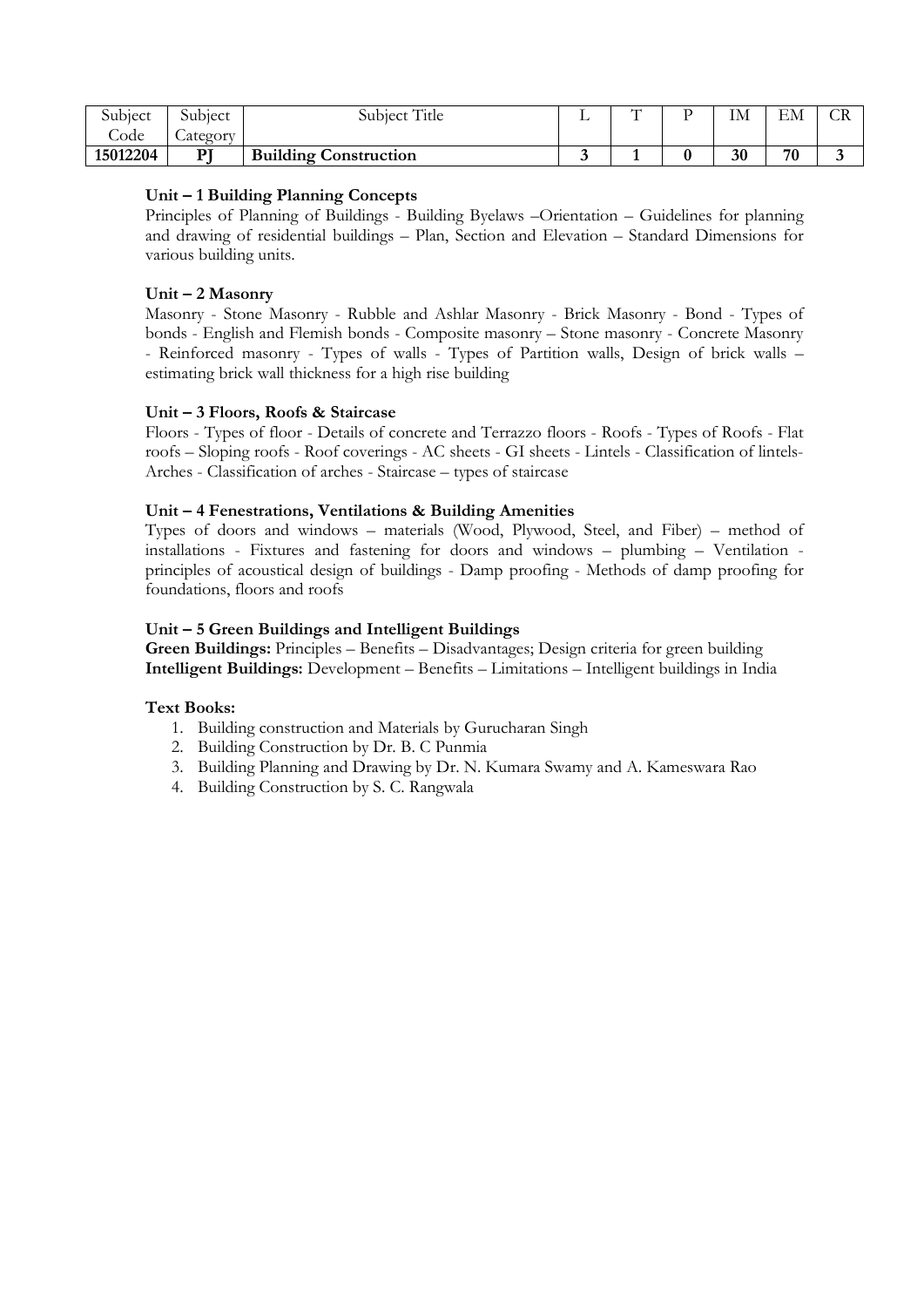| Subject  | Subject  | Subject Title              | $\sqrt{ }$ | TX.<br>ПM | ЕN<br>ЕM | - VIV |
|----------|----------|----------------------------|------------|-----------|----------|-------|
| ode –    | _ategory |                            |            |           |          |       |
| 15012205 |          | <b>Hydraulic Machinery</b> |            | 30        | 70       | ۰.    |

#### **Unit – 1 Basic of Fluid Machinery and Hydraulic Turbines – 1**

**Basic of Fluid Machinery**: Impact of free jets – Force exerted by fluid jet on stationary and moving plates – Flat, inclined and curved vanes – Velocity triangles at inlet and outlet of the vane – Angular momentum equation – Evaluation of torque exerted on a wheel with curved vanes.

**Hydraulic Turbines – I**: Elements of hydroelectric power plants – Heads and efficiencies of turbines – Classification of turbines – Pelton wheel – Main components and working principle – Expressions for work done and efficiency – Working proportions and design.

#### **Unit – 2 Hydraulic Turbine – 2 and Performance of Turbines**

**Hydraulic Turbine - II:** Radial flow reaction turbines – Modern Francis turbine – Work done and efficiency – Working proportions and design – Draft tube theory – Kaplan turbine – Working proportions – Governing of turbines – Runaway speed.

Performance of Turbines: Performance under unit head – Unit quantities – Performance under specific conditions – Specific speed – Expressions for specific seed – Performance characteristic curves – Model testing of turbines – Cavitation in turbines – Selection of turbines.

#### **Unit – 3 Centifugal Pumps – I and Centifugal Pumps – II**

**Centifugal Pumps – I**: Advantages of centrifugal pumps over reciprocating pumps – Classification and types of pumps – Components and working of a centrifugal pump – Work done by the impeller – Heads and efficiencies – Net positive suction head (NPSH).

**Centifugal Pumps – II:** Priming – Priming devices – Minimum starting speed – Multistage pumps – Pumps in series and parallel – Submersible pumps – Limiting suction head – Cavitations – Expression for specific speed – Model testing – Performance characteristics.

#### **Unit – 4 Reciprocating Pump**

Main components – Working of a Reciprocating Pump – Types of reciprocating pumps – Work done by single acting and double acting pumps – Coefficient of discharge, slip, percentage slip – Negative slip – Acceleration head – Indicator diagram – Air vessels – Operating characteristics.

#### **Unit – 5 Miscellaneous Hydraulic Machines**

Principle of working of hydraulic accumulator – Intensifier – Crane – Lift - Hydraulic ram – Fluid coupling and torque converter and air lift pump.

#### **Text Books:**

- 1. Hydraulics and Fluid Mechanics Including Hydraulic Machines by P.N. Modi & S.M. Seth, Standard Book House, New Delhi.
- 2. A Test Book of Fluid Mechanics and Hydraulic Machinery by R.K. Bansal, Laxmi Publication Limited

- 1. Hydraulic Machines by Jagadish Lal, Metropolitan Book Company Pvt. Ltd.
- 2. Hydraulic Turbines by Nachleba, Tata Mc Graw Hill Publishing Co. Ltd., New Delhi.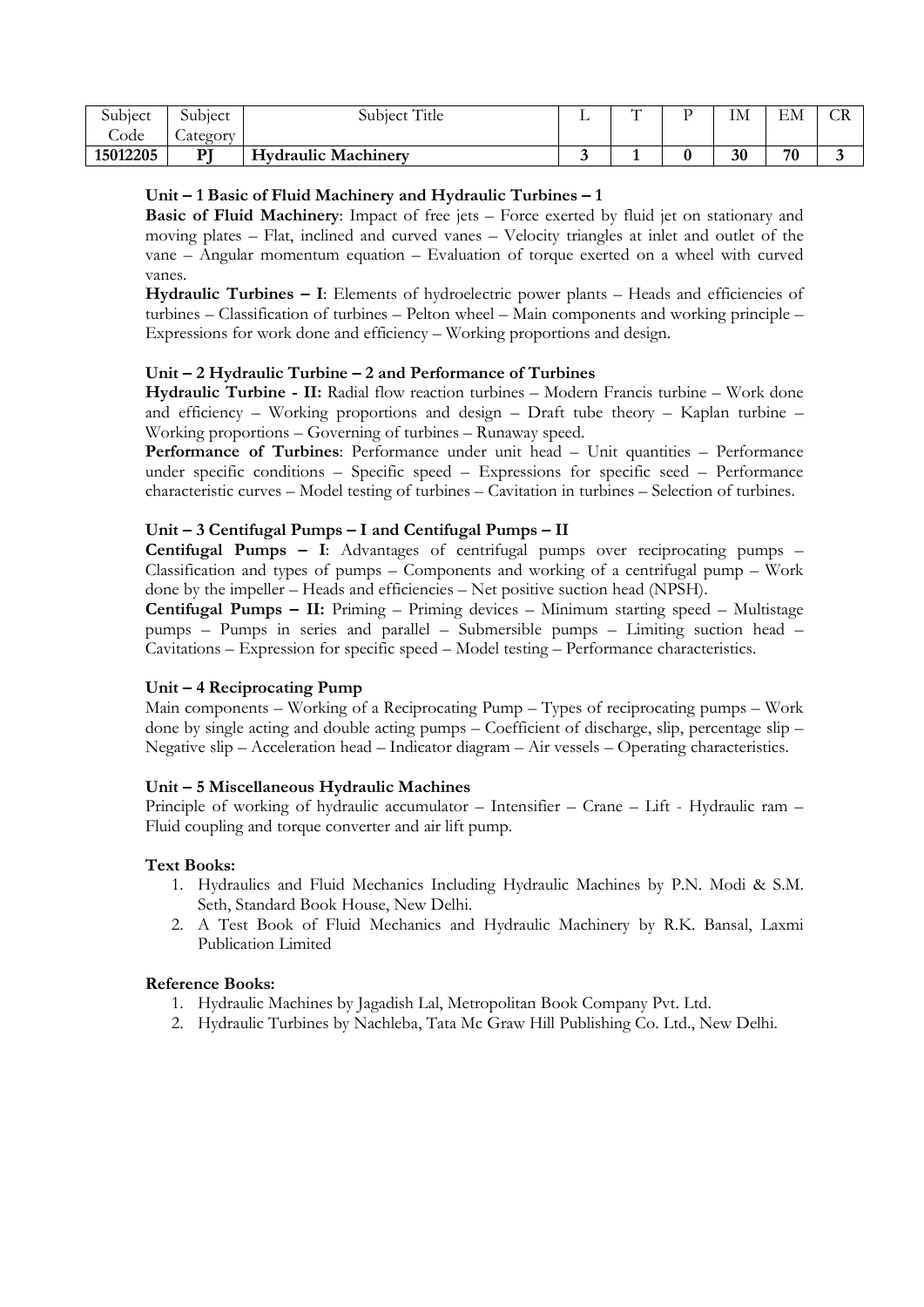| Subject  | Subject       | Title<br>Subiect               | $\sqrt{ }$ | T3 A | <b>1736</b><br>ЕM | ◡▴ |
|----------|---------------|--------------------------------|------------|------|-------------------|----|
| Sode.    | -<br>_ategory |                                |            |      |                   |    |
| 15012206 | DТ            | Geo-Technical Engineering $-1$ |            | 30   | 70                |    |

#### **Unit – 1 Soil and its Index Properties**

Soil formation – soil structure and clay mineralogy – Adsorbed water – Mass- volume relationship – Relative density

Moisture Content, Specific Gravity, In-situ Density, Grain size analysis – Sieve and Hydrometer methods – consistency limits and indices – Tests for field identification and classification of soils - I.S. Classification of soils

#### **Unit – 2 Permeability and Seepage through Soils**

**Permeability:** Soil water – capillary rise – flow of water through soils – Darcy's lawpermeability – Factors affecting – laboratory determination of coefficient of permeability – Field determination of permeability - Permeability of layered systems

**Seepage through Soils:** Total, neutral and effective stresses – quick sand condition – Seepage through soils – Flownets: Characteristics and Uses.

#### **Unit – 3 Stress Distribution in Soils**

Boussinesq's equation - Vertical stress due to line load, strip load, and uniformly loaded circular area and Wester Gaard's theories for point loads and areas of different shapes – Pressure bulb concept - Newmark's influence chart – Approximate methods

#### **Unit – 4 Compaction and Consolidation**

**Compaction:** Mechanism of compaction – factors affecting – effects of compaction on soil properties – Field compaction Equipment - compaction quality control

**Consolidation:** Pressure – void ratio curve – Compression index – Coefficient of Compressibility – Modulus of volume change – Consolidation process – Consolidation settlement - Terzaghi's theory of one dimensional consolidation – coefficient of consolidation – Pre-consolidation pressure – Normally consolidated and over consolidated soils.

#### **Unit – 5 Shear Strength of Soils**

Mohr – Coulomb Failure theories – Types of laboratory strength tests – strength tests based on drainage conditions – Shear strength of sands – Critical Void Ratio – Liquefaction- shear strength of clays.

#### **Text Books:**

- 1. Geotechnical Engineering by C Venkatramaiah
- 2. Soil Mechanics & Foundation Engineering by Dr. K. R. Arora
- 3. Soil Mechanics & Foundation Engineering by BC Punmia

- 1. Soil Mechanics by TW Lambe & RV Whitman
- 2. Basic Soil Mechanics by R Whitlow
- 3. Soil Mechanics by R F Craig